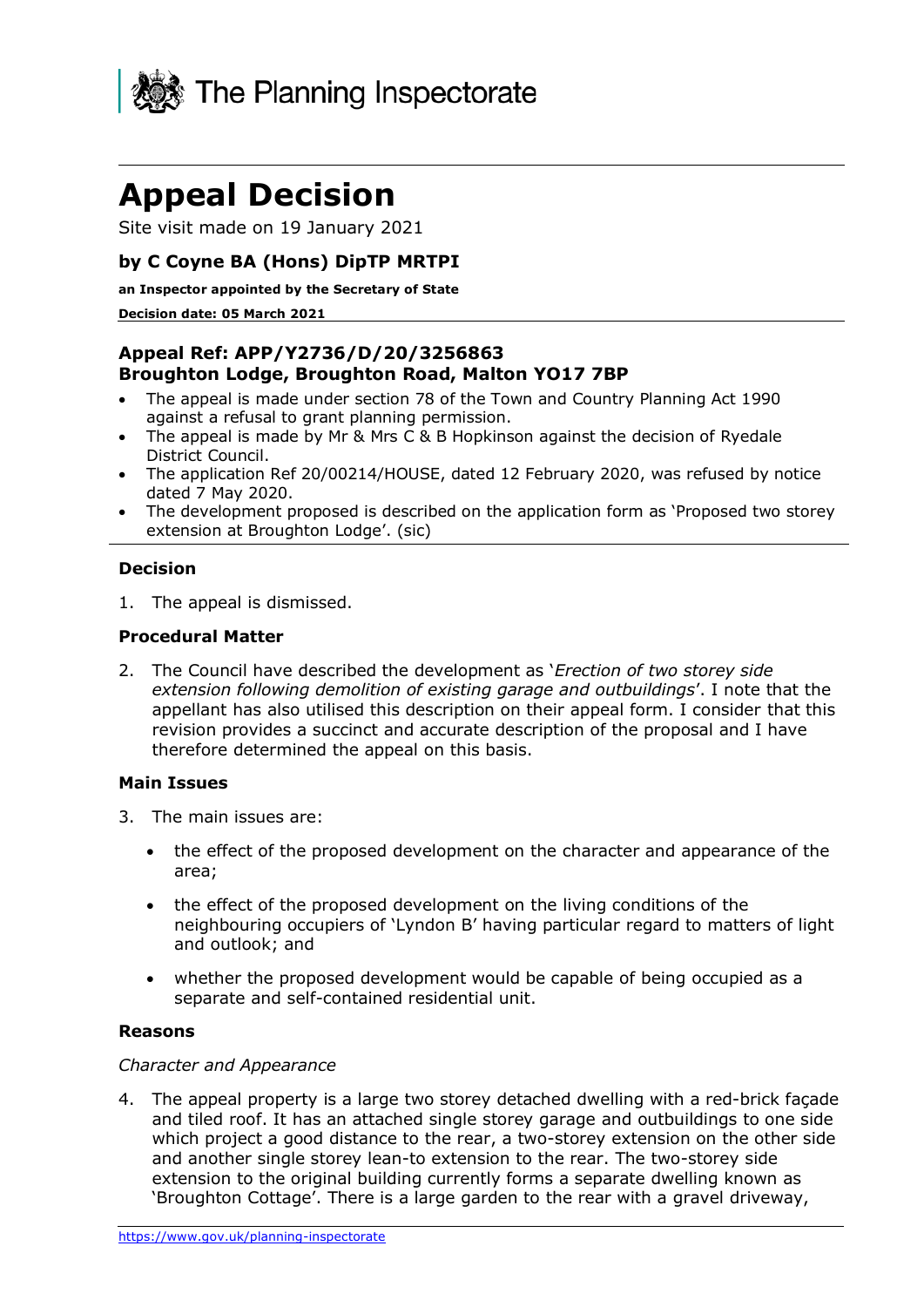small grassed area and landscaping including trees and a hedge to the front of the property. The surrounding area is predominately residential comprising properties of a similar size and style to the appeal property as well as others with a slightly different style and smaller size.

- 5. The proposal would demolish the existing single storey side garage and outbuildings, replacing them with a new two-storey side extension that would be linked to the existing dwelling via a narrow single storey element that would also have a front and back door. The proposed extension would project a fair distance to the rear of the property covering the full footprint of the existing garage and outbuildings. It would also be almost as high as the existing dwelling.
- 6. Consequently, given its design, scale, height, massing, and substantial projection to the rear of the host property, the proposal would represent an unbalanced and incongruous addition to both the appeal property and the street scene. Given the gap between it and the appeal property at first floor level, the proposal would also fail to appear subordinate. As a result, I find that it would have a significant adverse visual impact in these regards.
- 7. I acknowledge that due to the partial screening provided by the hedge and landscaping the proposal would be partially screened from view by people traversing the footpath to the front of the property and that its rear projection would also not be fully visible from there. However, during winter months this vegetation would be less dense. Furthermore, the proposal would still be visible from the habitable windows of other residential properties nearby.
- 8. I therefore conclude that the proposal would materially harm the character and appearance of the area thereby failing to meet the requirements of policies SP16 and SP20 of the adopted Ryedale Local Plan Strategy Development Plan Document (RLP).

## *Living Conditions*

- 9. According to the evidence, the proposal would have an eaves height of approximately 5 metres and a roof ridge height of approximately 7 metres, it would also be located very close to the shared boundary with 'Lyndon B' the neighbouring property. Furthermore, the orientation of the proposal means that its rear portion would be angled closest to the boundary. The proposal would also project approximately 6 metres beyond the rear building line of the neighbouring property.
- 10. There are two windows on the side elevation of the neighbouring property, which from the submitted evidence do not appear to be habitable rooms. However, there are windows serving habitable rooms on the rear elevation of 'Lyndon B' that are relatively close to the shared boundary. Consequently, even though there would be a gap between the proposal and 'Lyndon B', and some landscaping on the boundary, given the proposal's scale, massing, height and location, it would likely lead to an unacceptable loss of outlook from these rear windows. Furthermore, given the distance that the proposal would project past the rear building line, it would also be liable to create an increased sense of enclosure for the neighbouring occupiers particularly when using their rear and side gardens. For similar reasons it would in all likelihood also cause an unacceptable degree of overshadowing to the rear and side garden space, even though the side garden is less formally used.
- 11. Accordingly, I conclude that the proposal would materially harm the living conditions of the neighbouring occupiers of 'Lyndon B' having particular regard to matters of light and outlook. It therefore would fail to meet the requirements of policies SP16 and SP20 of the RLP.